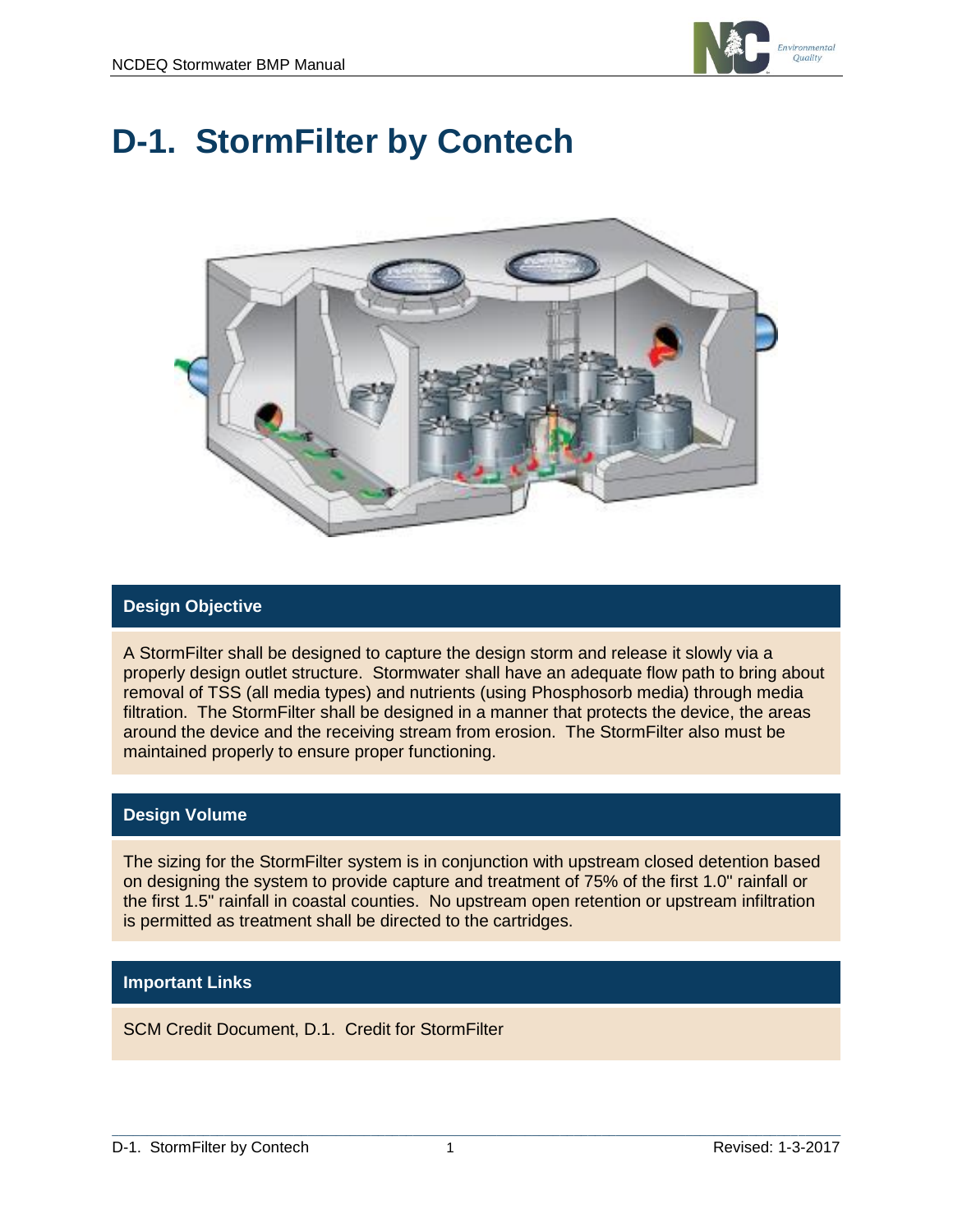



## *Figure 1: StormFilter Cartridge*

*Figure 2: Standard Configurations (Vault and Manhole)*



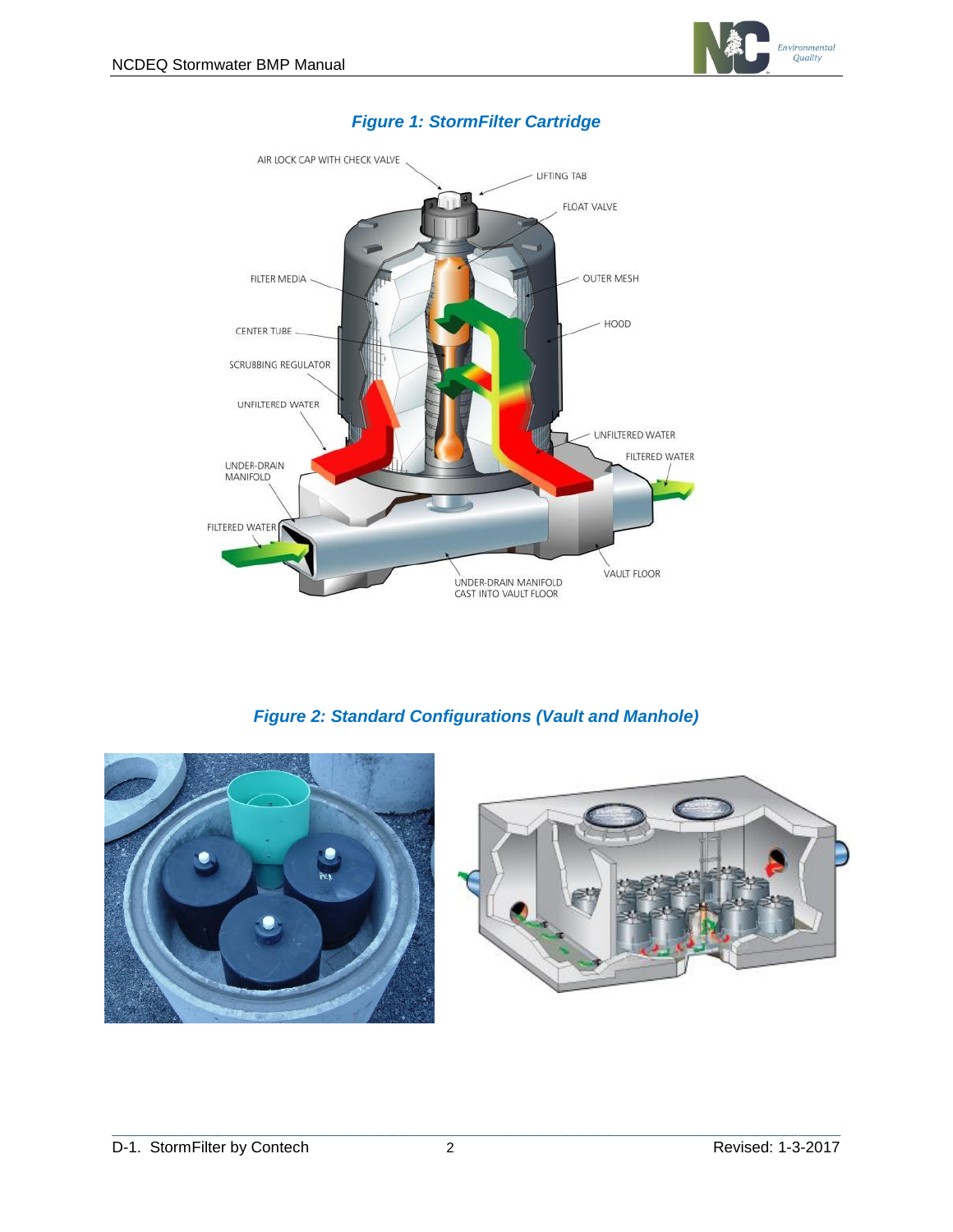

# **Guidance on the MDC**

## **MDC 1. VOLUME BASED SIZING.**

The sizing for the StormFilter system is in conjunction with upstream closed detention based on designing the system to provide capture and treatment of 75% of the first 1.0" rainfall or the first 1.5" rainfall in coastal counties. No upstream open retention or upstream infiltration is permitted as treatment shall be directed to the cartridges.

Determining the number of cartridges required is a dual design process where:

- First, the maximum treatment rate (as below) shall not be exceeded for a 24-hour minimum draw down.
- Secondly, a mass removal calculation is performed to determine an anticipated maintenance cycle for the cartridges that will be a minimum of 1 year. See Table 1 below for Contech's assumptions regarding influent concentrations of TSS.

| <b>Type of Land Use</b> | <b>Assumed Influent Concentration of TSS</b> |
|-------------------------|----------------------------------------------|
| <b>Residential</b>      | $60$ mg/L                                    |
| <b>Commercial</b>       | 70 mg/L                                      |
| <b>Industrial</b>       | 100 mg/L                                     |

## *Table 1: Assumed Influent Concentrations of TSS*

#### **MDC 2. MEDIA FLOW RATE**

The StormFilter Media Flow Rate shall be 1 GPM/ft<sup>2</sup> of Media Surface.

After the number of cartridges has been determined, a single, equivalent orifice calculation can be provided by Contech to the designer in order to assist in modeling the StormFilter in routing calculations. The equivalent orifice calculation is based on the flow rate as specified above, the number of cartridges, and the available driving Head (H). H is defined as the height of water in the system above the orifice (in feet).

#### **MDC 3. SEDIMENTATION**

The System Pretreatment Credit shall be 30% if system includes a minimum sediment sump with minimum dimensions of 4' diameter by 2' deep.

The sediment sump is normally located at the inlet(s) of the upstream detention system.